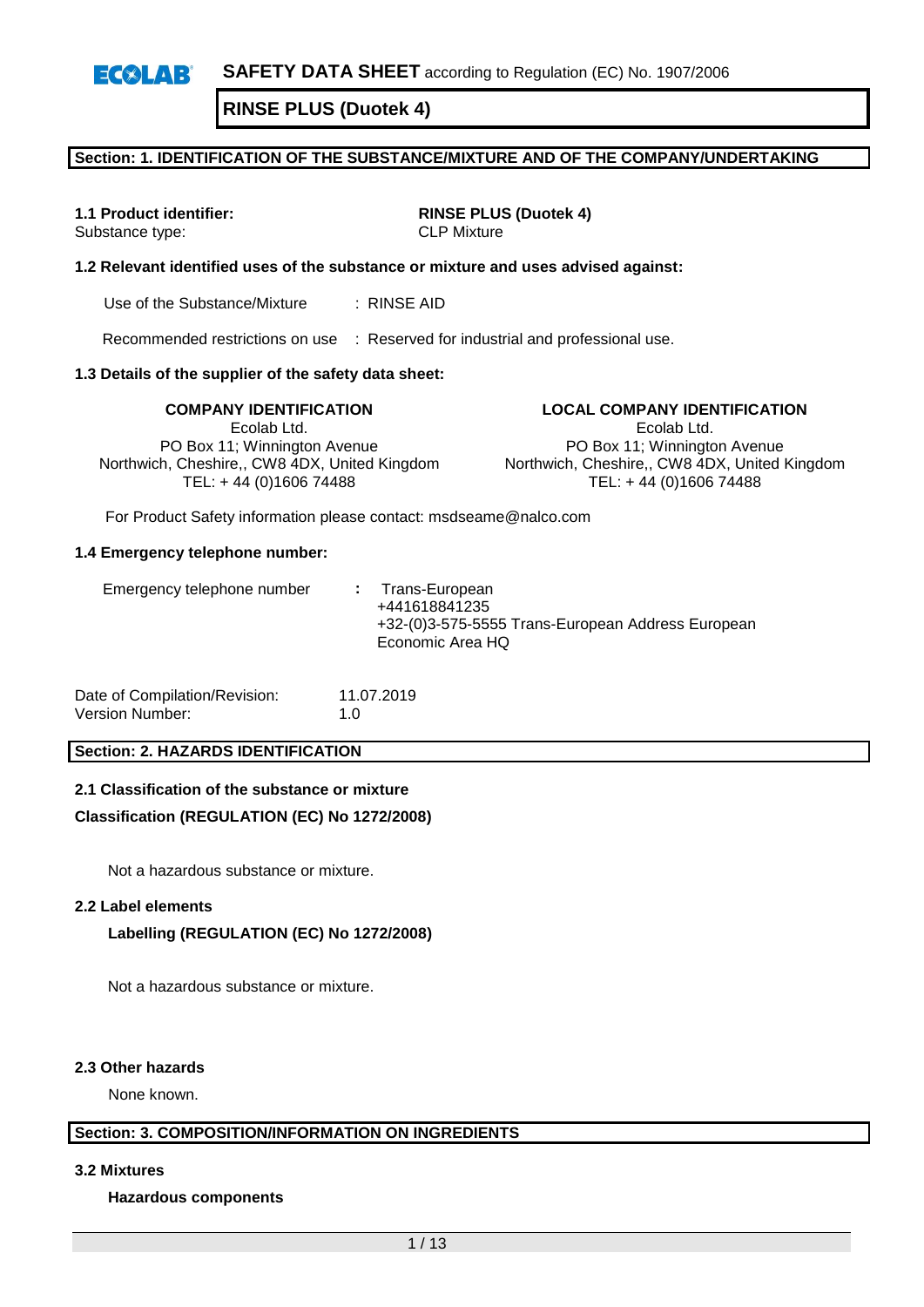| <b>Chemical Name</b>                                         | CAS-No.                                  | Classification                                                                                                                                                                                                                            | Concentration: |
|--------------------------------------------------------------|------------------------------------------|-------------------------------------------------------------------------------------------------------------------------------------------------------------------------------------------------------------------------------------------|----------------|
|                                                              | EC-No.                                   | (REGULATION (EC) No 1272/2008)                                                                                                                                                                                                            | [%]            |
|                                                              | REACH No.                                |                                                                                                                                                                                                                                           |                |
| C <sub>12</sub> -C <sub>14</sub> LINEAR ALCOHOL<br>FTHYI FNF | 68439-51-0                               | Chronic aquatic toxicity Category 3; H412                                                                                                                                                                                                 | $2.5 - 5$      |
| OXIDE/PROPYLENE OXIDE<br><b>ADDUCT</b>                       | <b>POLYMER</b>                           |                                                                                                                                                                                                                                           |                |
| Isopropanol                                                  | 67-63-0<br>200-661-7<br>01-2119457558-25 | Flammable liquids Category 2; H225<br>Eye irritation Category 2; H319<br>Specific target organ toxicity - single<br>exposure Category 3; H336                                                                                             | $1 - 2.5$      |
| Dimethyl-Dioctyl-Ammonium<br>Chloride                        | 5538-94-3<br>226-901-0                   | Acute toxicity Category 3; H301<br>Acute toxicity Category 2; H330<br>Skin corrosion Sub-category 1B; H314<br>Serious eye damage Category 1; H318<br>Acute aquatic toxicity Category 1; H400<br>Chronic aquatic toxicity Category 1; H410 | < 0.1          |

For the full text of the H-Statements mentioned in this Section, see Section 16.

| Section:<br><b>FIRST AID MEASURES</b> |  |
|---------------------------------------|--|
|                                       |  |

## **4.1 Description of first aid measures**

| If inhaled                 | : Get medical attention if symptoms occur.                                                                                                                                                                |
|----------------------------|-----------------------------------------------------------------------------------------------------------------------------------------------------------------------------------------------------------|
| In case of skin contact    | : Wash off with soap and plenty of water.<br>Get medical attention if symptoms occur.                                                                                                                     |
| In case of eye contact     | : Rinse with plenty of water.<br>Get medical attention if symptoms occur.                                                                                                                                 |
| If swallowed               | $\therefore$ Rinse mouth.<br>Get medical attention if symptoms occur.                                                                                                                                     |
| Protection of first-aiders | : In event of emergency assess the danger before taking action.<br>Do not put yourself at risk of injury. If in doubt, contact<br>emergency responders. Use personal protective equipment as<br>required. |

## **4.2 Most important symptoms and effects, both acute and delayed**

**See Section 11 for more detailed information on health effects and symptoms.**

#### **4.3 Indication of immediate medical attention and special treatment needed**

: No specific measures identified.

## **Section: 5. FIREFIGHTING MEASURES**

## **5.1 Extinguishing media**

| Suitable extinguishing media<br>Use extinguishing measures that are appropriate to local<br>circumstances and the surrounding environment. |  |
|--------------------------------------------------------------------------------------------------------------------------------------------|--|
|--------------------------------------------------------------------------------------------------------------------------------------------|--|

## **5.2 Special hazards arising from the substance or mixture**

| Specific hazards during | : Not flammable or combustible. |
|-------------------------|---------------------------------|
| firefighting            |                                 |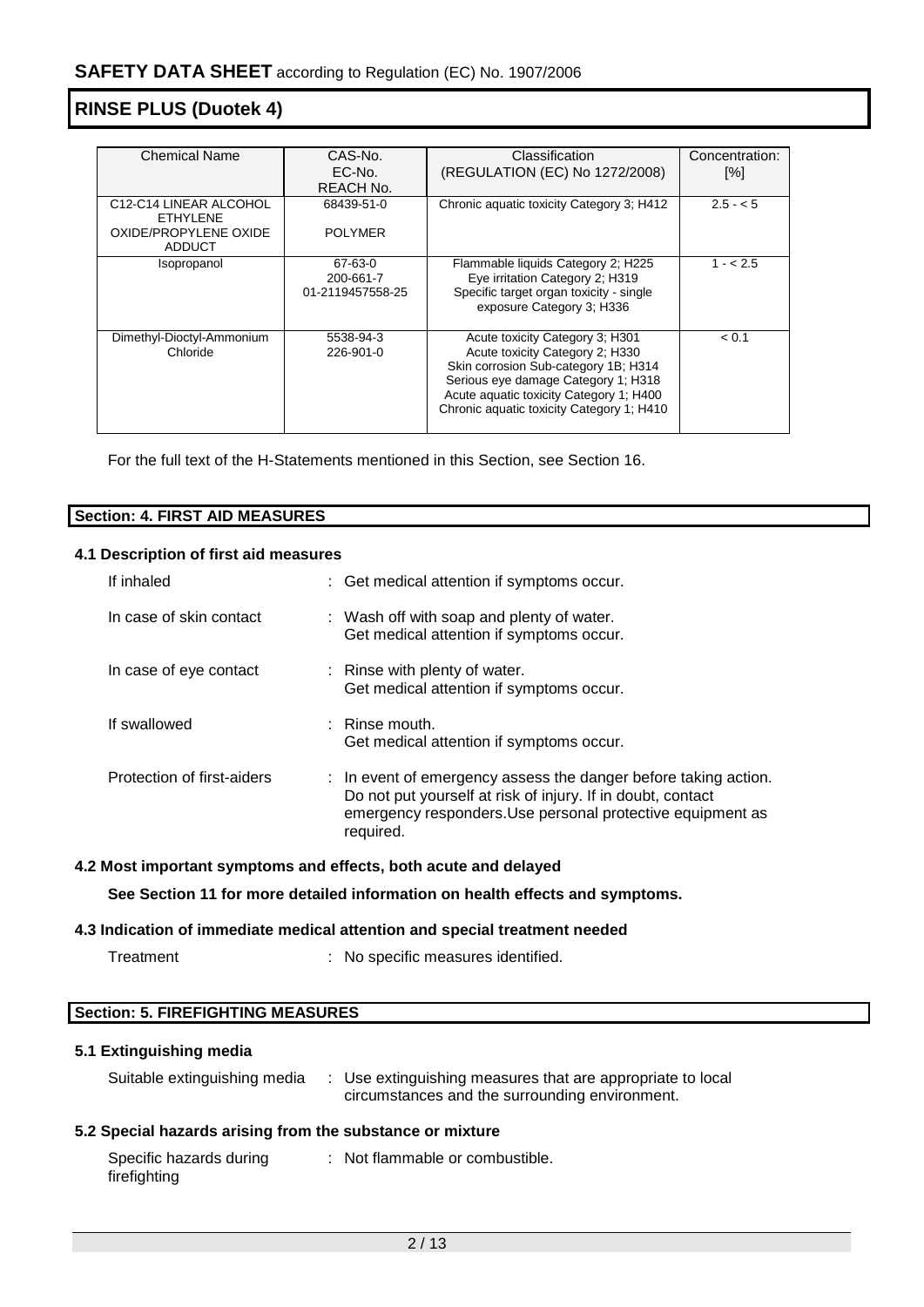| <b>RINSE PLUS (Duotek 4)</b> |  |
|------------------------------|--|
|------------------------------|--|

| Hazardous combustion<br>products                 | : Depending on combustion properties, decomposition products<br>may include following materials:<br>Carbon oxides<br>nitrogen oxides (NOx)<br>Sulphur oxides<br>Oxides of phosphorus |  |
|--------------------------------------------------|--------------------------------------------------------------------------------------------------------------------------------------------------------------------------------------|--|
| <b>5.3 Advice for firefighters</b>               |                                                                                                                                                                                      |  |
| Special protective equipment<br>for firefighters | : Use personal protective equipment.                                                                                                                                                 |  |
| Further information                              | : Fire residues and contaminated fire extinguishing water must<br>be disposed of in accordance with local regulations.                                                               |  |

## **Section: 6. ACCIDENTAL RELEASE MEASURES**

### **6.1 Personal precautions, protective equipment and emergency procedures**

| Advice for non-emergency<br>personnel | : Refer to protective measures listed in sections 7 and 8.                                                                                             |
|---------------------------------------|--------------------------------------------------------------------------------------------------------------------------------------------------------|
| Advice for emergency<br>responders    | : If specialised clothing is required to deal with the spillage, take<br>note of any information in Section 8 on suitable and unsuitable<br>materials. |

## **6.2 Environmental precautions**

| Environmental precautions |  | No special environmental precautions required. |  |
|---------------------------|--|------------------------------------------------|--|
|                           |  |                                                |  |

## **6.3 Methods and materials for containment and cleaning up**

| Methods for cleaning up | : Stop leak if safe to do so.<br>Contain spillage, and then collect with non-combustible<br>absorbent material, (e.g. sand, earth, diatomaceous earth,<br>vermiculite) and place in container for disposal according to<br>local / national regulations (see section 13).<br>Flush away traces with water.<br>For large spills, dike spilled material or otherwise contain<br>material to ensure runoff does not reach a waterway. |
|-------------------------|------------------------------------------------------------------------------------------------------------------------------------------------------------------------------------------------------------------------------------------------------------------------------------------------------------------------------------------------------------------------------------------------------------------------------------|
|-------------------------|------------------------------------------------------------------------------------------------------------------------------------------------------------------------------------------------------------------------------------------------------------------------------------------------------------------------------------------------------------------------------------------------------------------------------------|

## **6.4 Reference to other sections**

See Section 1 for emergency contact information. For personal protection see section 8. See Section 13 for additional waste treatment information.

## **Section: 7. HANDLING AND STORAGE**

## **7.1 Precautions for safe handling**

| Advice on safe handling | : For personal protection see section 8. Wash hands after<br>handling.    |
|-------------------------|---------------------------------------------------------------------------|
| Hygiene measures        | : Wash hands before breaks and immediately after handling the<br>product. |

## **7.2 Conditions for safe storage, including any incompatibilities**

| Requirements for storage |                                        | Keep out of reach of children. Keep container tightly closed. |
|--------------------------|----------------------------------------|---------------------------------------------------------------|
| areas and containers     | Store in suitable labelled containers. |                                                               |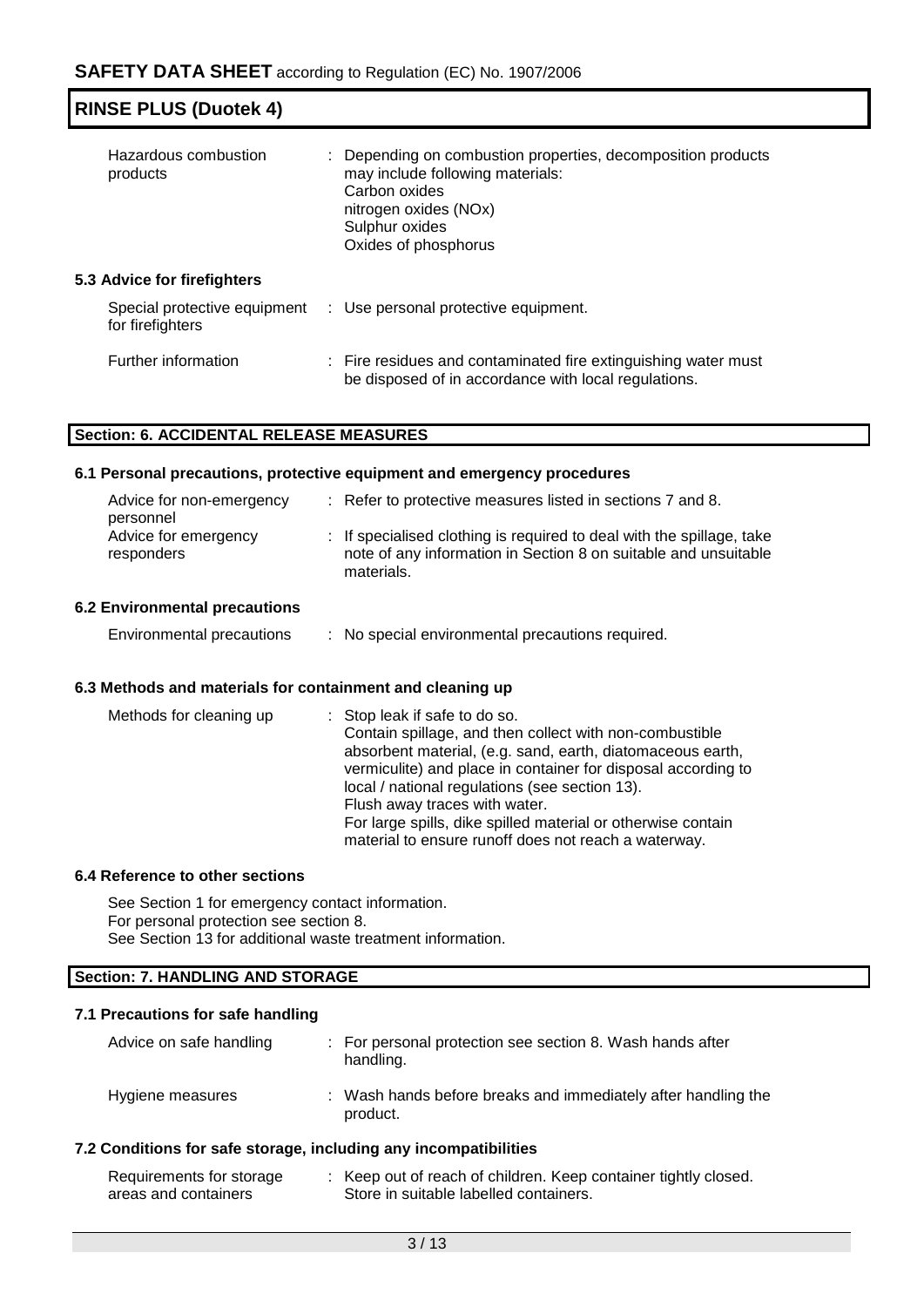Suitable material : Keep in properly labelled containers.

## **7.3 Specific end uses**

Specific use(s) : RINSE AID

## **Section: 8. EXPOSURE CONTROLS/PERSONAL PROTECTION**

## **8.1 Control parameters**

## **Occupational Exposure Limits**

| Components          | CAS-No. |                                                                            | Value type (Form                                                           | Control parameters | <b>Basis</b> |  |  |
|---------------------|---------|----------------------------------------------------------------------------|----------------------------------------------------------------------------|--------------------|--------------|--|--|
|                     |         |                                                                            |                                                                            |                    |              |  |  |
|                     |         |                                                                            | of exposure)                                                               |                    |              |  |  |
| <i>Isopropanol</i>  | 67-63-0 |                                                                            | OELV - 8 hrs                                                               | $200$ ppm          | IR OEL       |  |  |
|                     |         |                                                                            |                                                                            |                    |              |  |  |
|                     |         |                                                                            | (TWA)                                                                      |                    |              |  |  |
| Further information | Sk      |                                                                            | Substances which have the capacity to penetrate intact skin when they come |                    |              |  |  |
|                     |         |                                                                            |                                                                            |                    |              |  |  |
|                     |         |                                                                            | in contact with it, and be absorbed into the body                          |                    |              |  |  |
|                     |         |                                                                            | OELV - 15 min                                                              | $400$ ppm          | IR_OEL       |  |  |
|                     |         |                                                                            |                                                                            |                    |              |  |  |
|                     |         |                                                                            | (STEL)                                                                     |                    |              |  |  |
| Further information | Sk      | Substances which have the capacity to penetrate intact skin when they come |                                                                            |                    |              |  |  |
|                     |         |                                                                            |                                                                            |                    |              |  |  |
|                     |         | in contact with it, and be absorbed into the body                          |                                                                            |                    |              |  |  |

### DNEL

| <b>Isopropanol</b> | End Use: Workers<br>Exposure routes: Dermal<br>Potential health effects: Long-term systemic effects<br>Value: 888 mg/cm2         |
|--------------------|----------------------------------------------------------------------------------------------------------------------------------|
|                    | End Use: Workers<br>Exposure routes: Inhalation<br>Potential health effects: Long-term systemic effects<br>Value: 500 mg/m3      |
|                    | End Use: Consumers<br>Exposure routes: Dermal<br>Potential health effects: Long-term systemic effects<br>Value: 319 mg/cm2       |
|                    | End Use: Consumers<br>Exposure routes: Inhalation<br>Potential health effects: Long-term systemic effects<br>Value: 89 mg/m3     |
|                    | <b>End Use: Consumers</b><br>Exposure routes: Ingestion<br>Potential health effects: Long-term systemic effects<br>Value: 26 ppm |

### PNEC

| Isopropanol | Fresh water<br>Value: 140.9 mg/l              |
|-------------|-----------------------------------------------|
|             | Marine water<br>Value: 140.9 mg/l             |
|             | Intermittent use/release<br>Value: 140.9 mg/l |
|             | Fresh water                                   |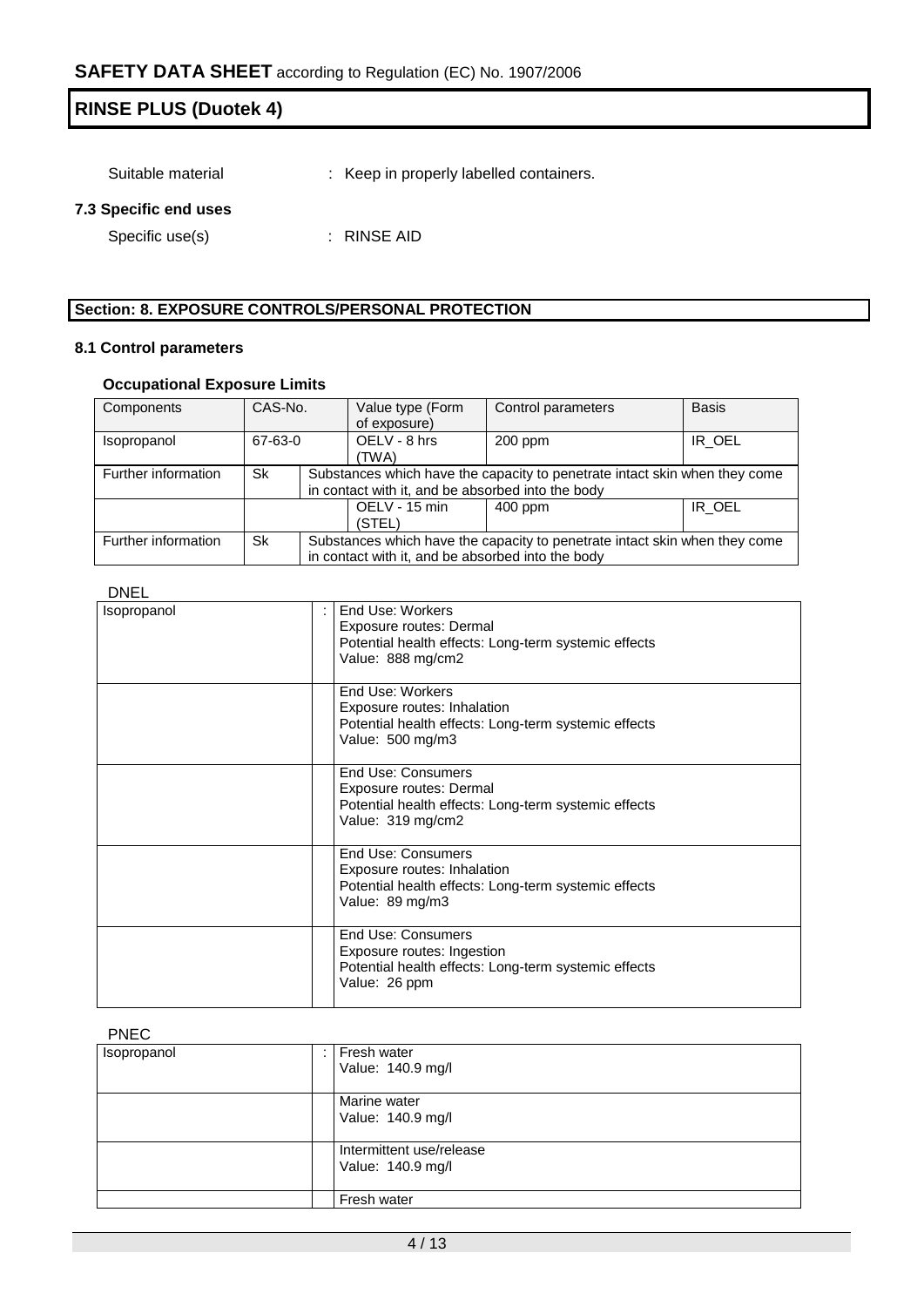| Value: 552 mg/kg       |
|------------------------|
| Marine sediment        |
| Value: 552 mg/kg       |
| Soil                   |
| Value: 28 mg/kg        |
| Sewage treatment plant |
| Value: 2251 mg/l       |
| Oral                   |
| Value: 160 mg/kg       |
|                        |

## **8.2 Exposure controls**

## **Appropriate engineering controls**

Good general ventilation should be sufficient to control worker exposure to airborne contaminants.

| <b>Individual protection measures</b>     |  |                                                                                                                                                                                                                                                                                                                                                   |  |  |
|-------------------------------------------|--|---------------------------------------------------------------------------------------------------------------------------------------------------------------------------------------------------------------------------------------------------------------------------------------------------------------------------------------------------|--|--|
| Hygiene measures                          |  | : Wash hands before breaks and immediately after handling the<br>product.                                                                                                                                                                                                                                                                         |  |  |
| Eye/face protection (EN<br>166)           |  | : No special protective equipment required.                                                                                                                                                                                                                                                                                                       |  |  |
| Hand protection (EN 374)                  |  | : No special protective equipment required.                                                                                                                                                                                                                                                                                                       |  |  |
|                                           |  |                                                                                                                                                                                                                                                                                                                                                   |  |  |
| Skin and body protection<br>(EN 14605)    |  | : Wear suitable protective clothing.                                                                                                                                                                                                                                                                                                              |  |  |
| Respiratory protection (EN<br>143, 14387) |  | : When respiratory risks cannot be avoided or sufficiently<br>limited by technical means of collective protection or by<br>measures, methods or procedures of work organization,<br>consider the use of certified respiratory protection equipment<br>meeting EU requirements (89/656/EEC, (EU) 2016/425), or<br>equivalent, with filter type:A-P |  |  |
| <b>Environmental exposure controls</b>    |  |                                                                                                                                                                                                                                                                                                                                                   |  |  |
| General advice                            |  | Consider the provision of containment around storage                                                                                                                                                                                                                                                                                              |  |  |

## **Section: 9. PHYSICAL AND CHEMICAL PROPERTIES**

## **9.1 Information on basic physical and chemical properties**

vessels.

| Appearance  | : liquid                  |
|-------------|---------------------------|
| Colour      | : blue                    |
| Odour       | : Characteristic          |
| Flash point | : $>100 °C$               |
|             |                           |
| рH          | : $6.7 - 7.5$ , $(20 °C)$ |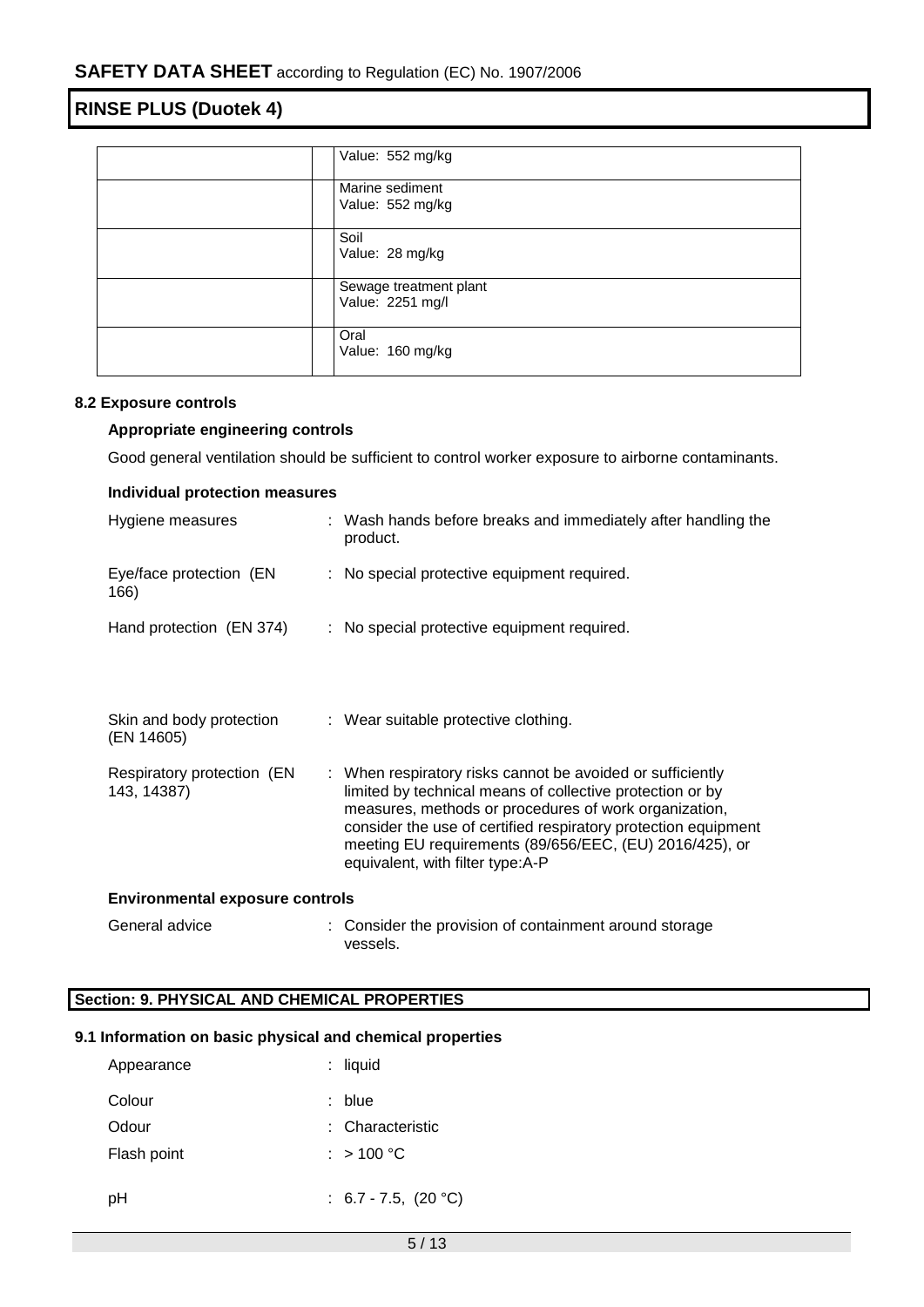| <b>Odour Threshold</b>                     |    | no data available                           |
|--------------------------------------------|----|---------------------------------------------|
| Melting point/freezing point               |    | no data available                           |
| Initial boiling point and boiling<br>range | t. | no data available                           |
| Evaporation rate                           |    | no data available                           |
| Flammability (solid, gas)                  |    | no data available                           |
| Upper explosion limit                      |    | no data available                           |
| Lower explosion limit                      | ÷  | no data available                           |
| Vapour pressure                            |    | no data available                           |
| Relative vapour density                    |    | no data available                           |
| Relative density                           |    | $0.990 - 1.010$                             |
| Solubility(ies)                            |    |                                             |
| Water solubility                           |    | soluble in cold water, soluble in hot water |
| Solubility in other solvents               |    | no data available                           |
| Partition coefficient: n-<br>octanol/water |    | no data available                           |
| Auto-ignition temperature                  |    | no data available                           |
| Thermal decomposition                      | t. | no data available                           |
| Viscosity, dynamic                         |    | no data available                           |
| Viscosity, kinematic                       |    | no data available                           |
| <b>Explosive properties</b>                |    | no data available                           |
| Oxidizing properties                       |    | no data available                           |
|                                            |    |                                             |

## **9.2 Other information**

no data available

## **Section: 10. STABILITY AND REACTIVITY**

## **10.1 Reactivity**

No dangerous reaction known under conditions of normal use.

### **10.2 Chemical stability**

Stable under normal conditions.

## **10.3 Possibility of hazardous reactions**

| Hazardous reactions |  | No dangerous reaction known under conditions of normal use. |  |  |  |  |  |
|---------------------|--|-------------------------------------------------------------|--|--|--|--|--|
|---------------------|--|-------------------------------------------------------------|--|--|--|--|--|

### **10.4 Conditions to avoid**

Conditions to avoid : None known.

## **10.5 Incompatible materials**

Materials to avoid : None known

## **10.6 Hazardous decomposition products**

Hazardous decomposition : Depending on combustion properties, decomposition products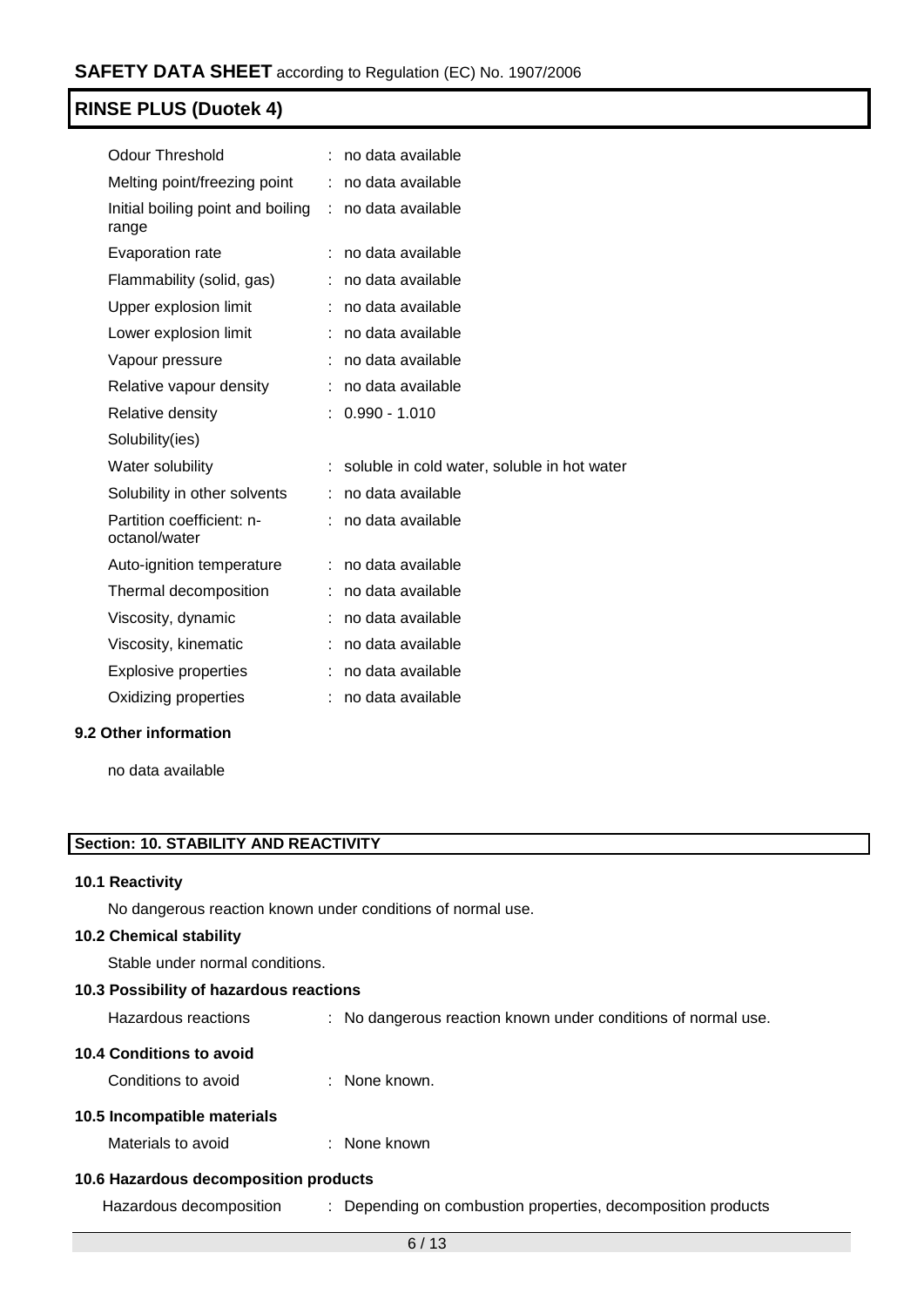products may include following materials: Carbon oxides nitrogen oxides (NOx) Sulphur oxides Oxides of phosphorus

## **Section: 11. TOXICOLOGICAL INFORMATION**

## **11.1 Information on toxicological effects**

Information on likely routes of : Inhalation, Eye contact, Skin contact exposure

### **Toxicity**

## **Product**

| Acute oral toxicity                  | There is no data available for this product.                                                 |
|--------------------------------------|----------------------------------------------------------------------------------------------|
| Acute inhalation toxicity            | There is no data available for this product.<br>t.                                           |
| Acute dermal toxicity                | There is no data available for this product.                                                 |
| Skin corrosion/irritation            | There is no data available for this product.                                                 |
| Serious eye damage/eye<br>irritation | There is no data available for this product.<br>t.                                           |
| Respiratory or skin<br>sensitization | There is no data available for this product.                                                 |
| Carcinogenicity                      | There is no data available for this product.                                                 |
| Reproductive effects                 | There is no data available for this product.                                                 |
| Germ cell mutagenicity               | There is no data available for this product.                                                 |
| Teratogenicity                       | There is no data available for this product.                                                 |
| STOT - single exposure               | There is no data available for this product.                                                 |
| STOT - repeated exposure             | There is no data available for this product.<br>t.                                           |
| Aspiration toxicity                  | There is no data available for this product.                                                 |
| <b>Components</b>                    |                                                                                              |
| Acute oral toxicity                  | C12-C14 LINEAR ALCOHOL ETHYLENE<br>OXIDE/PROPYLENE OXIDE ADDUCT<br>LD50 rat: $> 2,000$ mg/kg |
|                                      | Isopropanol<br>LD50 rat: 5,840 mg/kg                                                         |
|                                      | Dimethyl-Dioctyl-Ammonium Chloride<br>LD50 rat: 238 mg/kg                                    |

## **Components**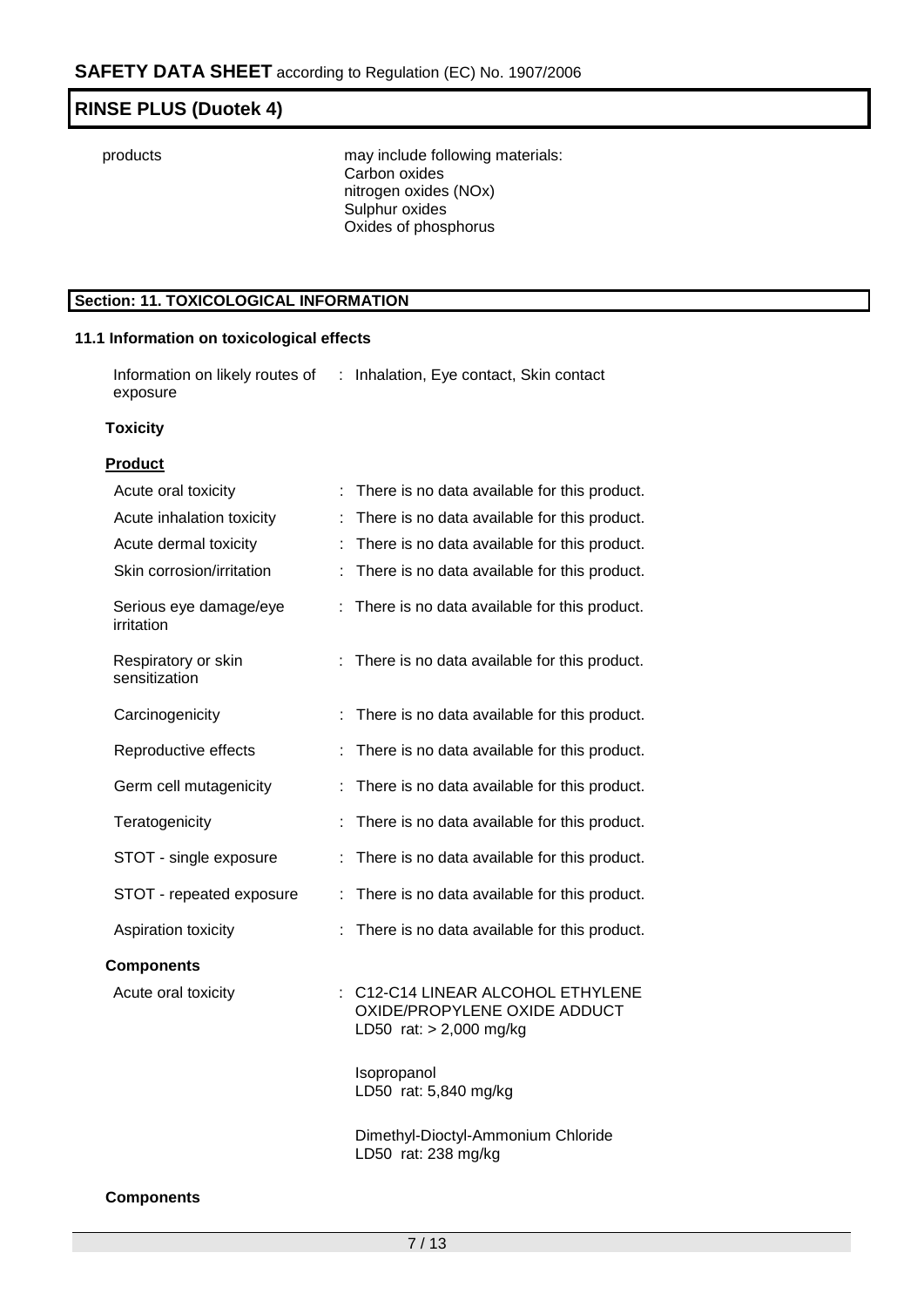| <b>RINSE PLUS (Duotek 4)</b>          |                                                                                                               |
|---------------------------------------|---------------------------------------------------------------------------------------------------------------|
| Acute inhalation toxicity             | : Isopropanol<br>LC50 rat: > 30 mg/l<br>Exposure time: 4 h<br>Test atmosphere: vapour                         |
|                                       | Dimethyl-Dioctyl-Ammonium Chloride<br>LC50 rat: 0.07 mg/l<br>Exposure time: 4 h<br>Test atmosphere: dust/mist |
| <b>Components</b>                     |                                                                                                               |
| Acute dermal toxicity                 | : C12-C14 LINEAR ALCOHOL ETHYLENE<br>OXIDE/PROPYLENE OXIDE ADDUCT<br>LD50 rat: $> 5,000$ mg/kg                |
|                                       | Isopropanol<br>LD50 rabbit: 12,870 mg/kg                                                                      |
|                                       | Dimethyl-Dioctyl-Ammonium Chloride<br>LD50 rabbit: 2,930 mg/kg                                                |
| <b>Potential Health Effects</b>       |                                                                                                               |
| Eyes                                  | : Health injuries are not known or expected under normal<br>use.                                              |
| Skin                                  | : Health injuries are not known or expected under normal<br>use.                                              |
| Ingestion                             | : Health injuries are not known or expected under normal<br>use.                                              |
| Inhalation                            | : Health injuries are not known or expected under normal<br>use.                                              |
| <b>Chronic Exposure</b>               | : Health injuries are not known or expected under normal<br>use.                                              |
| <b>Experience with human exposure</b> |                                                                                                               |
| Eye contact                           | : No symptoms known or expected.                                                                              |
| Clin contact                          | No oumntame known or expected                                                                                 |

| <b>Further information</b> | no data available                |
|----------------------------|----------------------------------|
| Inhalation                 | : No symptoms known or expected. |
| Ingestion                  | : No symptoms known or expected. |
| Skin contact               | : No symptoms known or expected. |

# **Section: 12. ECOLOGICAL INFORMATION**

# **12.1 Ecotoxicity**

## **Product**

| <b>Environmental Effects</b> | : This product has no known ecotoxicological effects. |
|------------------------------|-------------------------------------------------------|
| Toxicity to fish             | : no data available                                   |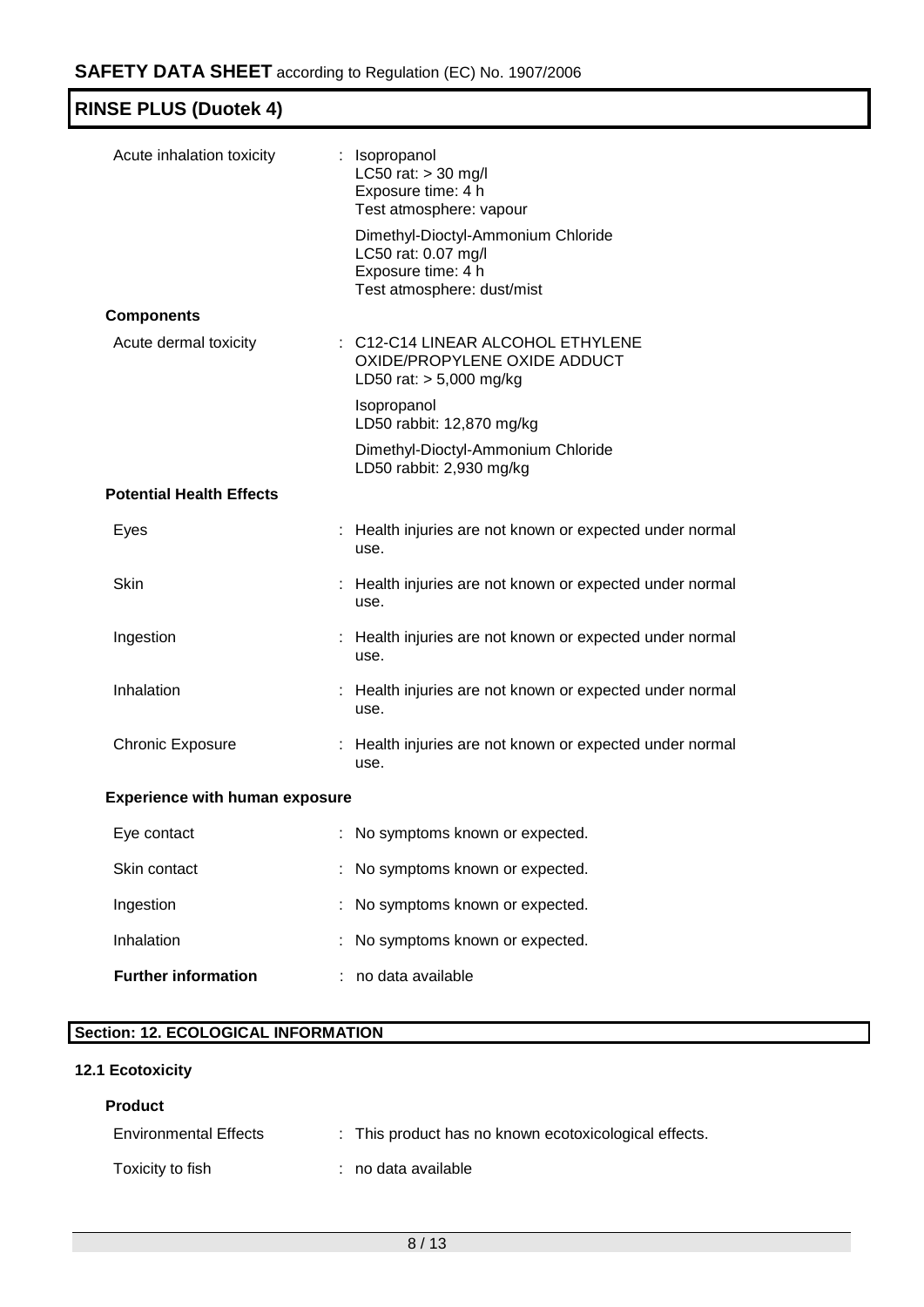| Toxicity to daphnia and other : no data available<br>aquatic invertebrates   |                                                                                                                                     |
|------------------------------------------------------------------------------|-------------------------------------------------------------------------------------------------------------------------------------|
| Toxicity to algae                                                            | : no data available                                                                                                                 |
| <b>Components</b>                                                            |                                                                                                                                     |
| Toxicity to fish                                                             | : C12-C14 LINEAR ALCOHOL ETHYLENE<br>OXIDE/PROPYLENE OXIDE ADDUCT<br>48 h LC50 Leuciscus idus (Golden orfe): > 1 mg/l               |
|                                                                              | Isopropanol<br>96 h LC50 Pimephales promelas (fathead minnow):<br>9,640 mg/l                                                        |
|                                                                              | Dimethyl-Dioctyl-Ammonium Chloride<br>96 h LC50 Oncorhynchus mykiss (rainbow trout): 0.35<br>mg/l                                   |
| <b>Components</b>                                                            |                                                                                                                                     |
| Toxicity to daphnia and other<br>aquatic invertebrates                       | : C12-C14 LINEAR ALCOHOL ETHYLENE<br>OXIDE/PROPYLENE OXIDE ADDUCT<br>24 h EC50 Daphnia magna (Water flea): > 1 mg/l                 |
|                                                                              | Isopropanol<br>LC50 Daphnia magna (Water flea): > 10,000 mg/l                                                                       |
|                                                                              | Dimethyl-Dioctyl-Ammonium Chloride<br>96 h LC50 Americamysis bahia: 0.073 mg/l                                                      |
| <b>Components</b>                                                            |                                                                                                                                     |
| Toxicity to algae                                                            | : C12-C14 LINEAR ALCOHOL ETHYLENE<br>OXIDE/PROPYLENE OXIDE ADDUCT<br>72 h EC50 Desmodesmus subspicatus (green algae): ><br>1 $mg/l$ |
|                                                                              | Dimethyl-Dioctyl-Ammonium Chloride<br>72 h EC50 Pseudokirchneriella subcapitata (algae):<br>0.122 mg/l                              |
| <b>Components</b>                                                            |                                                                                                                                     |
| Toxicity to bacteria                                                         | Isopropanol<br>1,050 mg/l                                                                                                           |
| <b>Components</b>                                                            |                                                                                                                                     |
| Toxicity to fish (Chronic<br>toxicity)                                       | : Dimethyl-Dioctyl-Ammonium Chloride<br>33 d NOEC Pimephales promelas (fathead minnow):<br>$0.018$ mg/l                             |
| <b>Components</b>                                                            |                                                                                                                                     |
| Toxicity to daphnia and other<br>aquatic invertebrates (Chronic<br>toxicity) | Dimethyl-Dioctyl-Ammonium Chloride<br>t.<br>21 d NOEC Daphnia magna (Water flea): 0.027 mg/l                                        |

# **12.2 Persistence and degradability**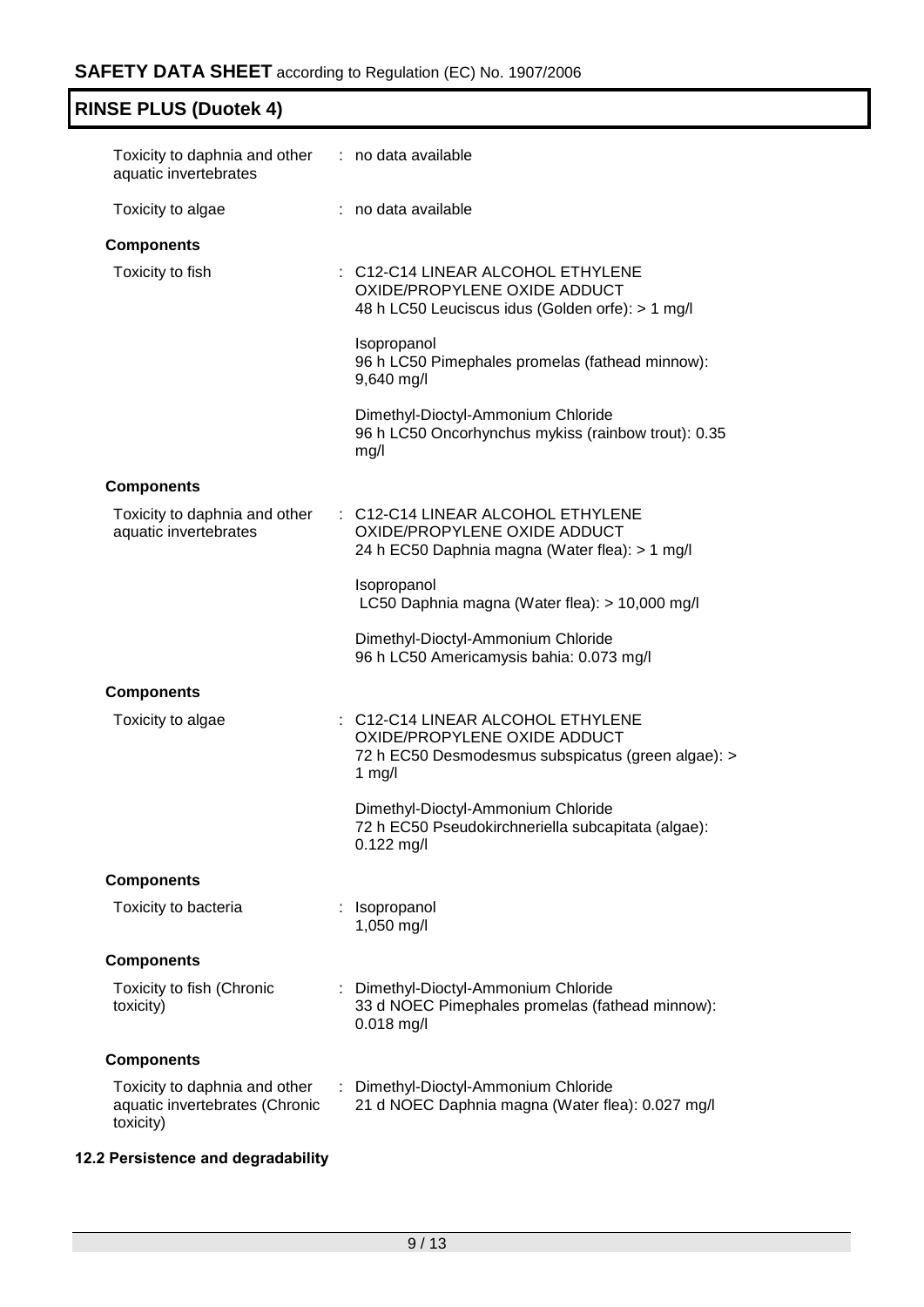## **Product**

no data available

## **Components**

Biodegradability : C12-C14 LINEAR ALCOHOL ETHYLENE OXIDE/PROPYLENE OXIDE ADDUCT Result: Readily biodegradable.

> Isopropanol Result: Readily biodegradable.

Dimethyl-Dioctyl-Ammonium Chloride Result: Poorly biodegradable

## **12.3 Bioaccumulative potential**

no data available

## **12.4 Mobility in soil**

no data available

## **12.5 Results of PBT and vPvB assessment**

#### **Product**

Assessment : This substance/mixture contains no components considered to be either persistent, bioaccumulative and toxic (PBT), or very persistent and very bioaccumulative (vPvB) at levels of 0.1% or higher.

### **12.6 Other adverse effects**

no data available

## **Section: 13. DISPOSAL CONSIDERATIONS**

Dispose of in accordance with the European Directives on waste and hazardous waste.Waste codes should be assigned by the user, preferably in discussion with the waste disposal authorities.

### **13.1 Waste treatment methods**

| Product                              | : Where possible recycling is preferred to disposal or<br>incineration.<br>If recycling is not practicable, dispose of in compliance with<br>local regulations.<br>Dispose of wastes in an approved waste disposal facility.                             |
|--------------------------------------|----------------------------------------------------------------------------------------------------------------------------------------------------------------------------------------------------------------------------------------------------------|
| Contaminated packaging               | : Dispose of as unused product.<br>Empty containers should be taken to an approved waste<br>handling site for recycling or disposal.<br>Do not re-use empty containers.                                                                                  |
| Guidance for Waste Code<br>selection | : Organic wastes containing dangerous substances. If this<br>product is used in any further processes, the final user must<br>redefine and assign the most appropriate European Waste<br>Catalogue Code. It is the responsibility of the waste generator |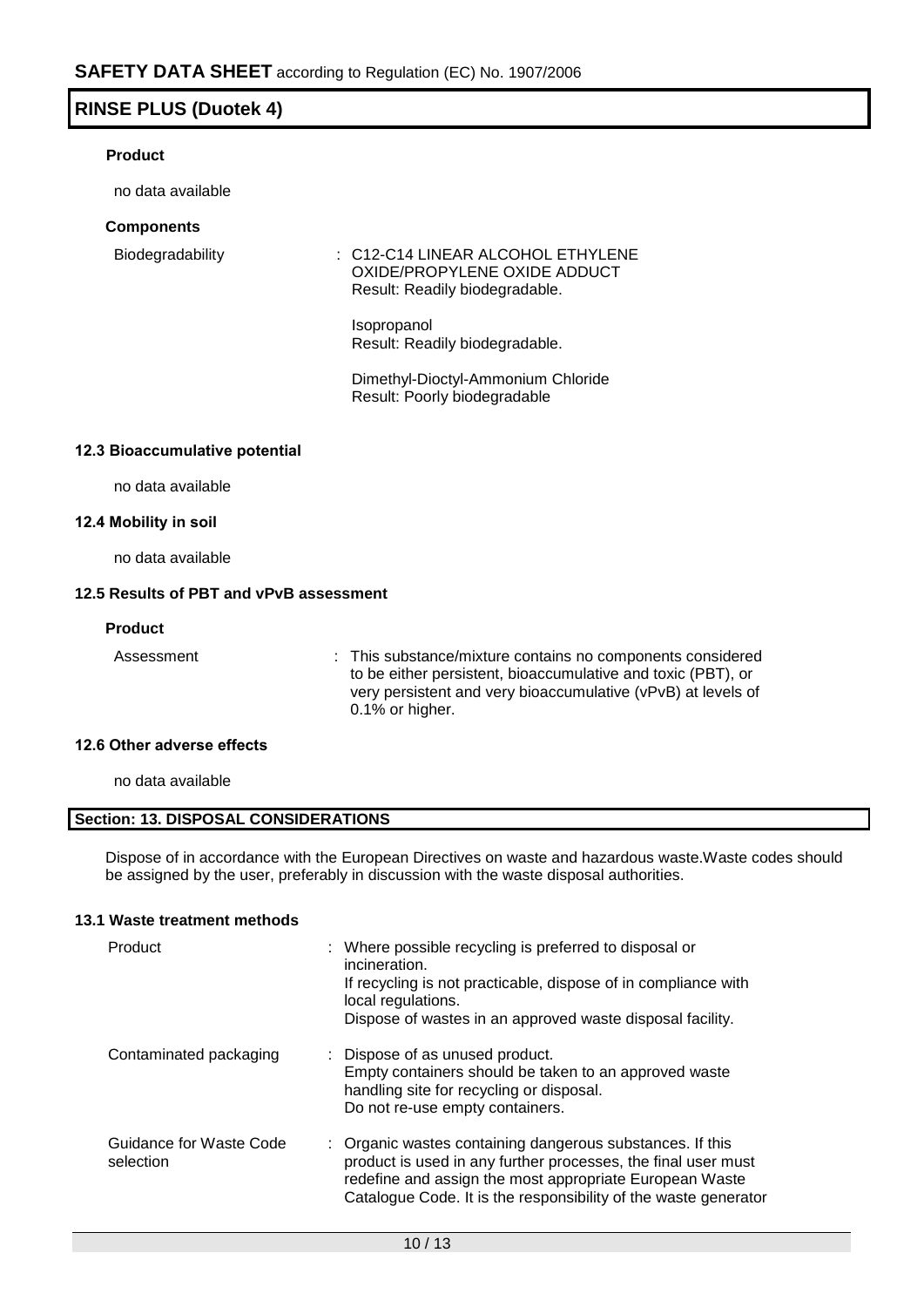to determine the toxicity and physical properties of the material generated to determine the proper waste identification and disposal methods in compliance with applicable European (EU Directive 2008/98/EC) and local regulations.

## **Section: 14. TRANSPORT INFORMATION**

The shipper/consignor/sender is responsible to ensure that the packaging, labeling, and markings are in compliance with the selected mode of transport.

| Land transport (ADR/ADN/RID)         |                                                          |
|--------------------------------------|----------------------------------------------------------|
| 14.1 UN number:                      | Not applicable.                                          |
| 14.2 UN proper shipping name:        | PRODUCT IS NOT REGULATED DURING<br><b>TRANSPORTATION</b> |
| 14.3 Transport hazard class(es):     | Not applicable.                                          |
| 14.4 Packing group:                  | Not applicable.                                          |
| <b>14.5 Environmental hazards:</b>   | No                                                       |
| 14.6 Special precautions for user:   | Not applicable.                                          |
| Air transport (IATA)                 |                                                          |
| 14.1 UN number:                      | Not applicable.                                          |
| 14.2 UN proper shipping name:        | PRODUCT IS NOT REGULATED DURING<br><b>TRANSPORTATION</b> |
| 14.3 Transport hazard class(es):     | Not applicable.                                          |
| 14.4 Packing group:                  | Not applicable.                                          |
| <b>14.5 Environmental hazards:</b>   | <b>No</b>                                                |
| 14.6 Special precautions for user:   | Not applicable.                                          |
| Sea transport (IMDG/IMO)             |                                                          |
| 14.1 UN number:                      | Not applicable.                                          |
| 14.2 UN proper shipping name:        | PRODUCT IS NOT REGULATED DURING<br><b>TRANSPORTATION</b> |
| 14.3 Transport hazard class(es):     | Not applicable.                                          |
| 14.4 Packing group:                  | Not applicable.                                          |
| <b>14.5 Environmental hazards:</b>   | No.                                                      |
| 14.6 Special precautions for user:   | Not applicable.                                          |
| 14.7 Transport in bulk according to  | Not applicable.                                          |
| Annex II of MARPOL 73/78 and the IBC |                                                          |
| Code:                                |                                                          |
|                                      |                                                          |

## **Section: 15. REGULATORY INFORMATION**

**15.1 Safety, health and environmental regulations/legislation specific for the substance or mixture:**

**INTERNATIONAL CHEMICAL CONTROL LAWS**

### **15.2 Chemical Safety Assessment:**

No Chemical Safety Assessment has been carried out on the product.

## **Section: 16. OTHER INFORMATION**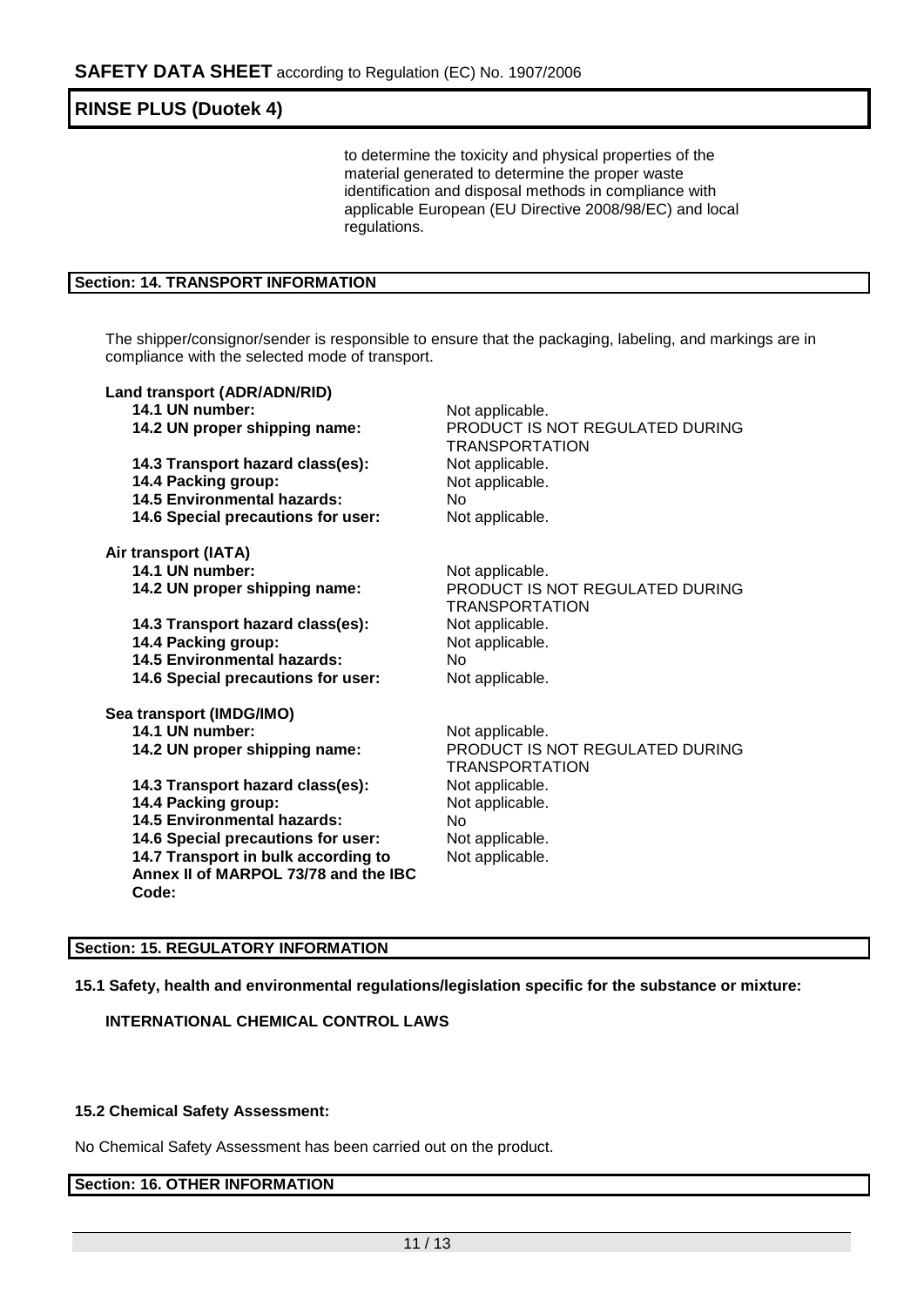| <u>Procedure used to derive the classification according to REGULATION (EC) No 1272/2008</u> |                                                       |                      |  |
|----------------------------------------------------------------------------------------------|-------------------------------------------------------|----------------------|--|
| <b>Classification</b>                                                                        |                                                       | <b>Justification</b> |  |
| Not a hazardous substance or mixture.                                                        |                                                       | Calculation method   |  |
| <b>Full text of H-Statements</b>                                                             |                                                       |                      |  |
| H <sub>225</sub>                                                                             | Highly flammable liquid and vapour.                   |                      |  |
| H <sub>301</sub>                                                                             | Toxic if swallowed.                                   |                      |  |
| H314                                                                                         | Causes severe skin burns and eye damage.              |                      |  |
| H318                                                                                         | Causes serious eye damage.                            |                      |  |
| H <sub>3</sub> 19                                                                            | Causes serious eye irritation.                        |                      |  |
| H330                                                                                         | Fatal if inhaled.                                     |                      |  |
| H336                                                                                         | May cause drowsiness or dizziness.                    |                      |  |
| H400                                                                                         | Very toxic to aquatic life.                           |                      |  |
| H410                                                                                         | Very toxic to aquatic life with long lasting effects. |                      |  |
| H412                                                                                         | Harmful to aquatic life with long lasting effects.    |                      |  |

## **Full text of other abbreviations**

ADN – European Agreement concerning the International Carriage of Dangerous Goods by Inland Waterways; ADR – European Agreement concerning the International Carriage of Dangerous Goods by Road; AICS – Australian Inventory of Chemical Substances; ASTM – American Society for the Testing of Materials; bw - Body weight; CLP - Classification Labelling Packaging Regulation; Regulation (EC) No 1272/2008; CMR – Carcinogen, Mutagen or Reproductive Toxicant; DIN – Standard of the German Institute for Standardisation; DSL – Domestic Substances List (Canada); ECHA – European Chemicals Agency; EC-Number – European Community number; ECx – Concentration associated with x% response; ELx – Loading rate associated with x% response; EmS – Emergency Schedule; ENCS – Existing and New Chemical Substances (Japan); ErCx – Concentration associated with x% growth rate response; GHS – Globally Harmonized System; GLP – Good Laboratory Practice; IARC – International Agency for Research on Cancer; IATA – International Air Transport Association; IBC – International Code for the Construction and Equipment of Ships carrying Dangerous Chemicals in Bulk; IC50 – Half maximal inhibitory concentration; ICAO – International Civil Aviation Organization; IECSC – Inventory of Existing Chemical Substances in China; IMDG – International Maritime Dangerous Goods; IMO – International Maritime Organization; ISHL – Industrial Safety and Health Law (Japan); ISO – International Organisation for Standardization; KECI – Korea Existing Chemicals Inventory; LC50 – Lethal Concentration to 50 % of a test population; LD50 – Lethal Dose to 50% of a test population (Median Lethal Dose); MARPOL – International Convention for the Prevention of Pollution from Ships; n.o.s. – Not Otherwise Specified; NO(A)EC – No Observed (Adverse) Effect Concentration; NO(A)EL – No Observed (Adverse) Effect Level; NOELR – No Observable Effect Loading Rate; NZIoC – New Zealand Inventory of Chemicals; OECD – Organization for Economic Co-operation and Development; OPPTS – Office of Chemical Safety and Pollution Prevention; PBT – Persistent, Bioaccumulative and Toxic substance; PICCS – Philippines Inventory of Chemicals and Chemical Substances; (Q)SAR – (Quantitative) Structure Activity Relationship; REACH – Regulation (EC) No 1907/2006 of the European Parliament and of the Council concerning the Registration, Evaluation, Authorisation and Restriction of Chemicals; RID – Regulations concerning the International Carriage of Dangerous Goods by Rail; SADT – Self-Accelerating Decomposition Temperature; SDS – Safety Data Sheet; TCSI – Taiwan Chemical Substance Inventory; TRGS – Technical Rule for Hazardous Substances; TSCA – Toxic Substances Control Act (United States); UN – United Nations; vPvB – Very Persistent and Very Bioaccumulative

| Sources of key data used to<br>compile the Safety Data<br>Sheet | : IARC Monographs on the Evaluation of the Carcinogenic Risk<br>of Chemicals to Man, Geneva: World Health Organization,<br>International Agency for Research on Cancer.                                                                                                                                                        |
|-----------------------------------------------------------------|--------------------------------------------------------------------------------------------------------------------------------------------------------------------------------------------------------------------------------------------------------------------------------------------------------------------------------|
|                                                                 | The possible key literature references and data sources which<br>may have been used in conjunction with the consideration of<br>expert judgment to compile this Safety Data Sheet: European<br>regulations/directives (including (EC) No. 1907/2006, (EC) No.<br>1272/2008), supplier data, inter-net, ESIS, IUCLID, ERIcards, |

Non European official regulatory data and other data sources.